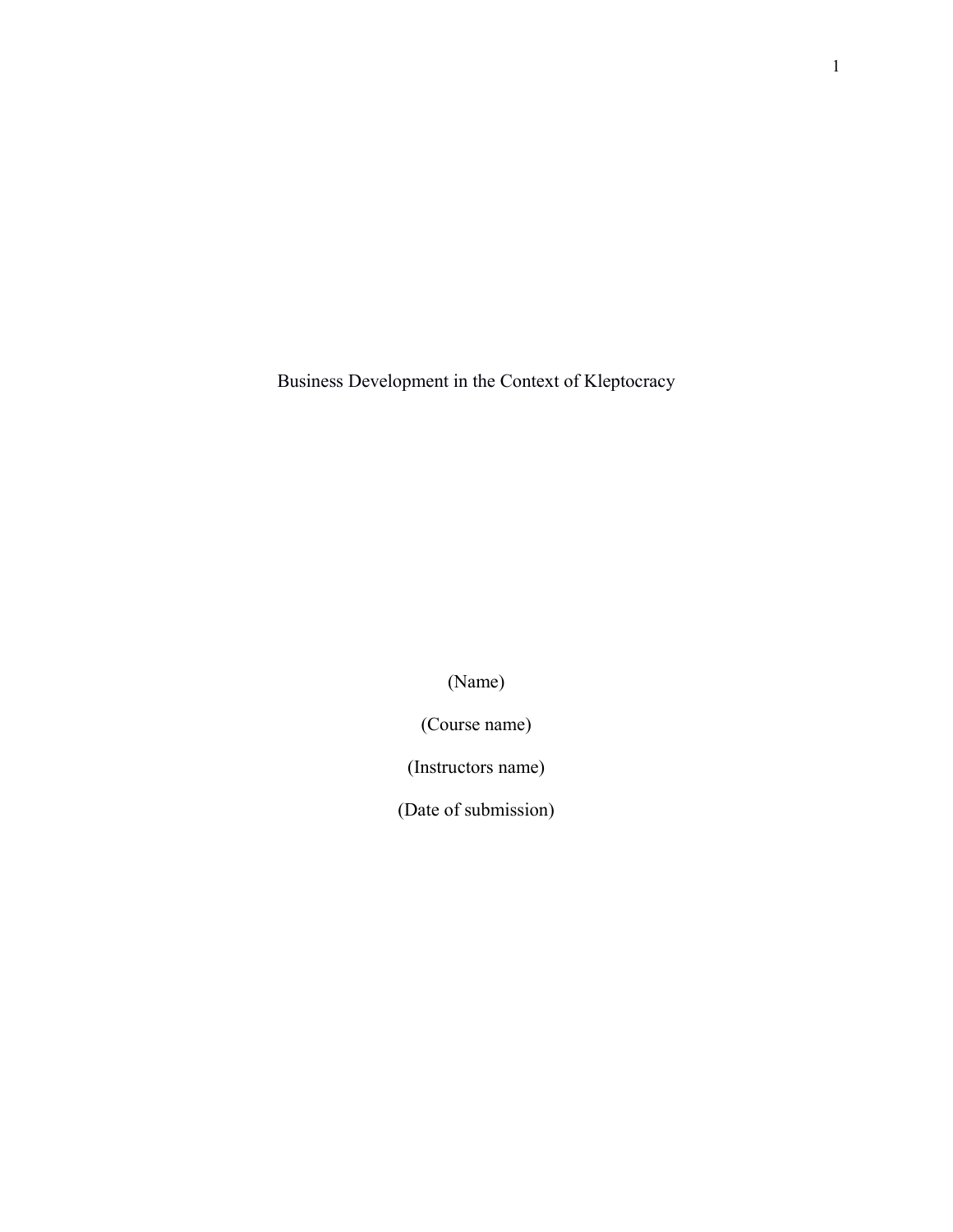## Business Development in the Context of Kleptocracy

Developing a productive, competitive, and resilient business is a challenging task. Rational government policies often can help businesses to keep operating and thrive even in an unfavorable economic environment. Unfortunately, not all companies can expect such support, since many firms must deal with regulations imposed by kleptocratic governments. In conditions of kleptocracy, the development of business strongly depends on support from influential government officials and can encounter many growth barriers.

Unlike traditional governments, their kleptocratic counterparts mainly seek to increase the personal wealth of high-ranking government officials, as well as their families, friends, political allies, business partners, and other actors. Typically, kleptocratic governments do so even at the expense of public wealth or lawful interests of individuals, communities, and businesses. As a result, the corrupt government even might make decisions and policies that harm overall economic prosperity if such decisions increase their wealth. Such a practice is common in many developing countries, including Sub-Saharan nations, which are perfect examples of high corruption levels (Okafor, Smith, and Ujah 2011, 98).

These weaknesses of kleptocracy combined with inefficient and non-transparent public spending contribute to the slowdown of social and economic development (Okafor, Smith, and Ujah 2011, 100). Consequently, businesses that rely on the local market, labor force, or resources might encounter numerous challenges, ranging from stagnating incomes and a poor demand for their products to the lack of qualified specialists and underdeveloped infrastructure. While such issues do not necessarily render business activity infeasible, they reduce the profitability and international competitiveness. Weak social development and the subsequent lack of skilled labor in these countries might even force businesses to spend additional funds on training employees or hire foreign professionals. Increased transportation and import costs might become an additional barrier to the steady growth of companies that actively cooperate with foreign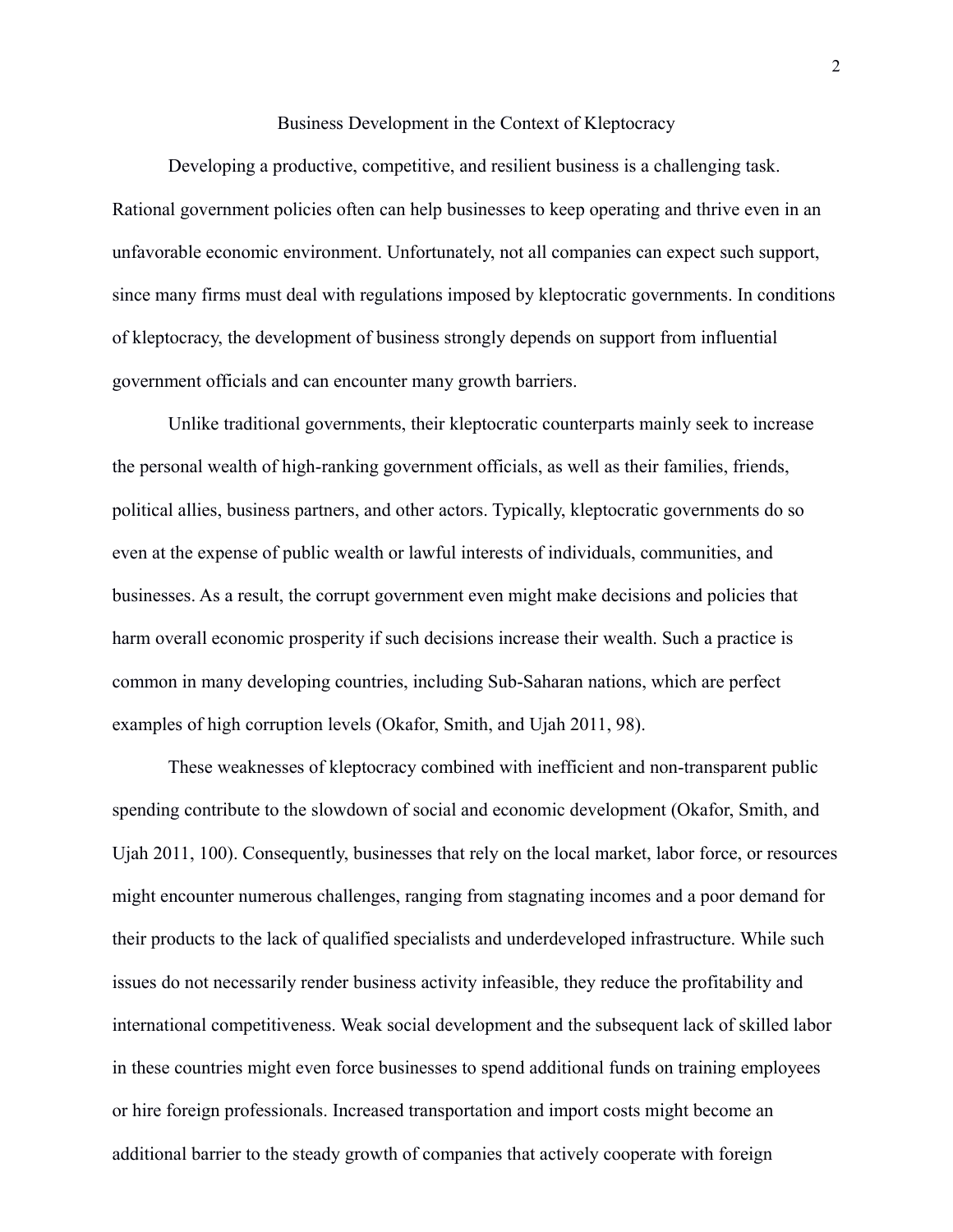partners. As a result, businesses operating in countries with kleptocratic governments often have to seek for additional opportunities to cut costs or even refuse useful acquisitions (for example, new equipment that a company with low profits might be unable to afford).

Another disadvantage of kleptocracy is the difficulty of protecting the lawful interests of the business in question. Kleptocracy is an attribute of highly corrupt states, in which decisions of legislative, executive, and judiciary branches of the government might be unpredictable, arbitrary, or even inconsistent with declared legal standards. In such conditions, business owners and managers might struggle with maintaining stable operations and profits. Since kleptocrats prioritize their wealth over the rights of individuals or organizations, they might resort to sudden changes in business regulations, or even the confiscation of competitors' assets to protect their economic interests. Labonte, Schram, and Ruckert (2017, 245) point out that "state seizure" is likely in countries with "weak judiciaries." Such a possibility creates uncertainty and additional risks for businesses, which might manifest themselves in increased legal or insurance costs or even the necessity to outsource sensitive business operations to safer countries.

LaPorte (2017, 89) observes that such risks are particularly high in resource-rich kleptocracies, which can enjoy steady incomes regardless of the unfavorable business climate or other complications caused by abuses of power. While such power might provoke capital flights, the departure of businesses, and brain drain, for example, these issues seldom affect profits of corporations that extract natural resources in a given country. Consequently, kleptocracies that subsist on exports of natural resources enjoy a high level of security and stability and face minimal financial impacts if they undermine a safe business environment.

Most businesses operating in such markets also might have to adjust their budgets to corruption-related costs. Companies (especially large corporations) often encounter situations when it is impossible or unreasonably difficult to continue normal business operations or enter a new market without paying bribes to government officials or, at least, using the services of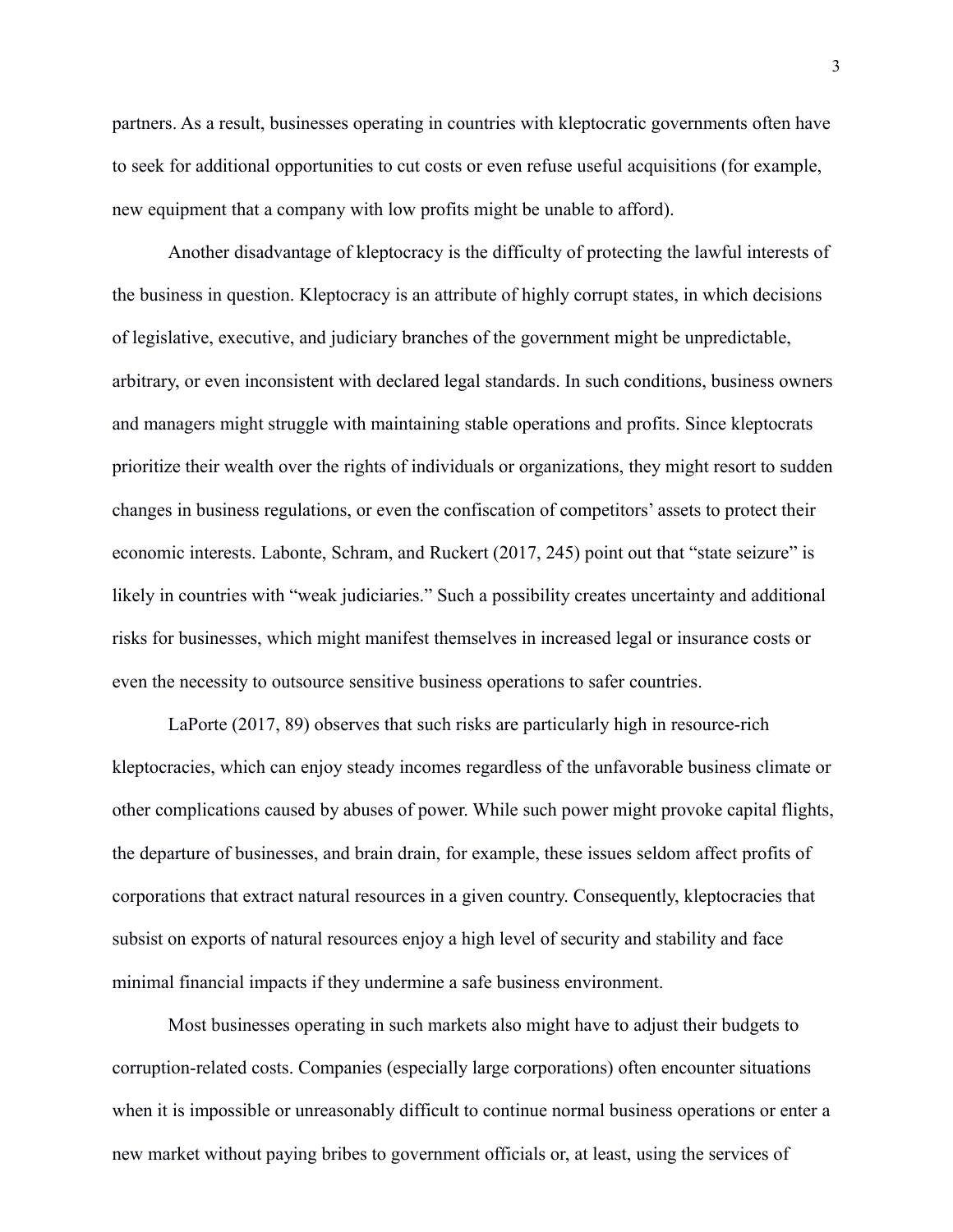intermediaries. This practice was common in Georgia before 2003, since even exports of scrap metal, for example, was only obtainable upon making unofficial payments to the Economic Minister (LaPorte 2017, 90). Similar conventions existed in other economic activities. This example demonstrates that unless businesses are ready to manage such costs, they will face many artificial growth barriers.

For that reason, investors and managers might find it prudent to minimize their risks in kleptocratic nations by restricting types of business projects initiated. Notably, companies can only invest in business activities that do not require high investments or generate high profits in the short- or middle-term perspective (such as the production of raw materials or tourism). By following this strategy, businesses are likely to avoid severe losses and even reach profitability in the case of the seizure of assets or other unfavorable changes in the regulatory environment. This circumstance explains why corporations that produce mineral resources, food, and other raw products are more common and prosperous in many developing countries than companies that manufacture high-technology products.

An alternative business growth strategy is cooperating with the ruling elite. For instance, the company (foreign or domestic) might become a supplier of goods, which the kleptocratic government deems essential for its wealth or overall economic growth. In such a way, the organization can capitalize on kleptocracy and minimize the risk of complications or conflicts. Some companies might take a proactive approach and try to establish trusted relationships with the elite. For example, in 1996, Mobil Oil strengthened its relationship with the government of Kazakhstan and secured the right to extract oil from the Tengiz field by making payments to the James Giffin's company, which then bribed government officials. Other companies directly bribed members of the elite to ensure favorable terms (LaPorte 2017, 95). While such practices are ethically controversial (and often illegal in western nations), many businesses opt for this business development strategy, considering it the most secure in conditions when the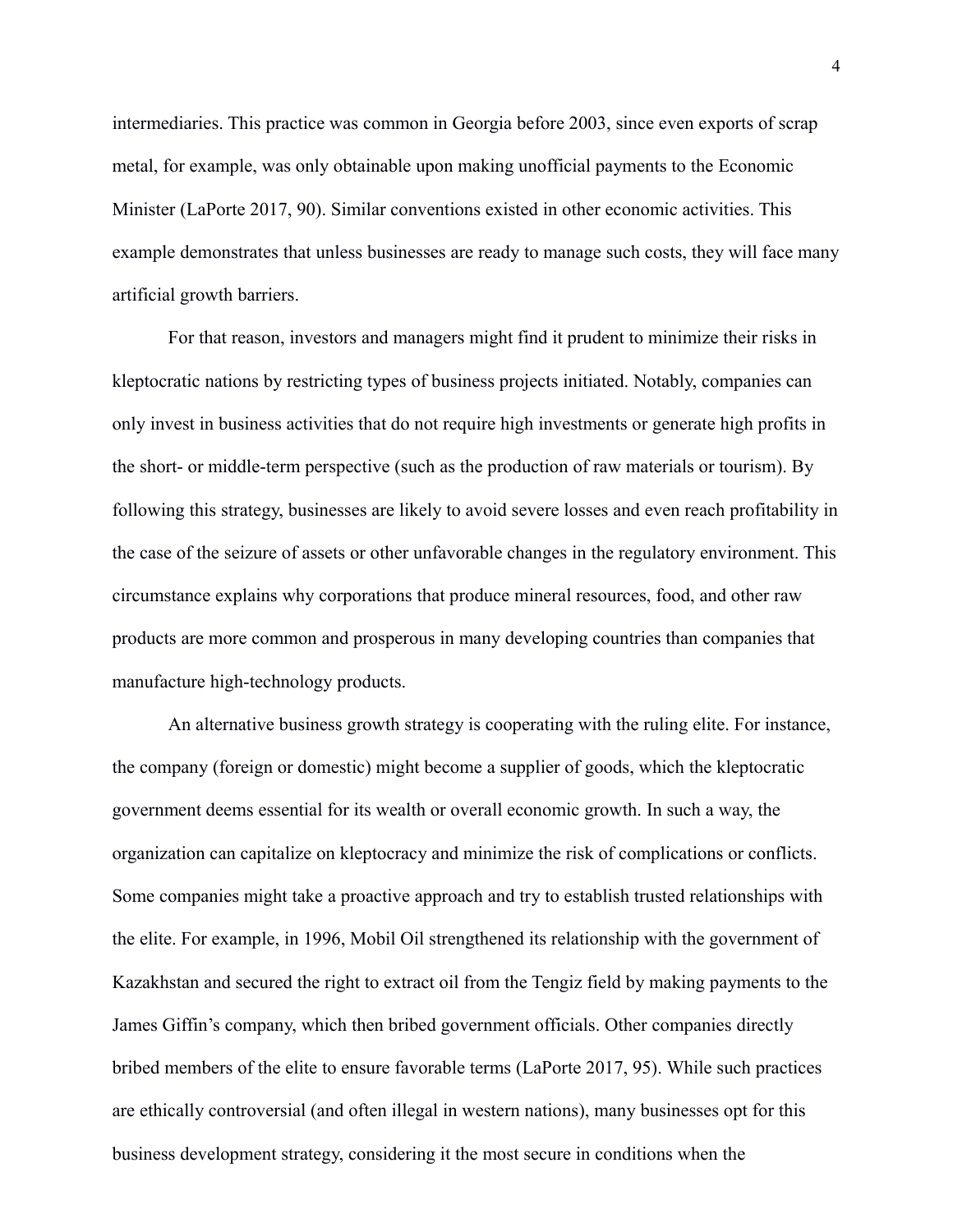replacement of the ruling elite is unlikely.

Moreover, businesses that belong to members of the elite (or at least persons who established strong connections with it) can enjoy numerous advantages. Namely, foreign oil companies that accepted the terms of corrupt government officials secured high profits from oil extraction and exports operations (LaPorte 2017, 95). Since no entity could enter this market without the authorization of the Kazakh government, such controversial practices enabled oil companies to capitalize on resources, which would be inaccessible otherwise. These arrangements are perfect examples of how businesses can obtain nearly monopolistic economic advantages over potential competitors in conditions of kleptocracy.

In conclusion, since kleptocracy mainly serves the interests of the elite, any business that has no connections with the elite and is not valuable to it might encounter many challenges, including higher costs, economic stagnation, regulatory uncertainty, and even the risk of loss. In such conditions, the stable development of business depends on the ability to implement business models that generate high profits with minimum investments, or at least the ability to establish favorable relationships with the ruling elite. Business owners and investors must factor in such additional costs and risks before deciding to start operating in a country with a kleptocratic government.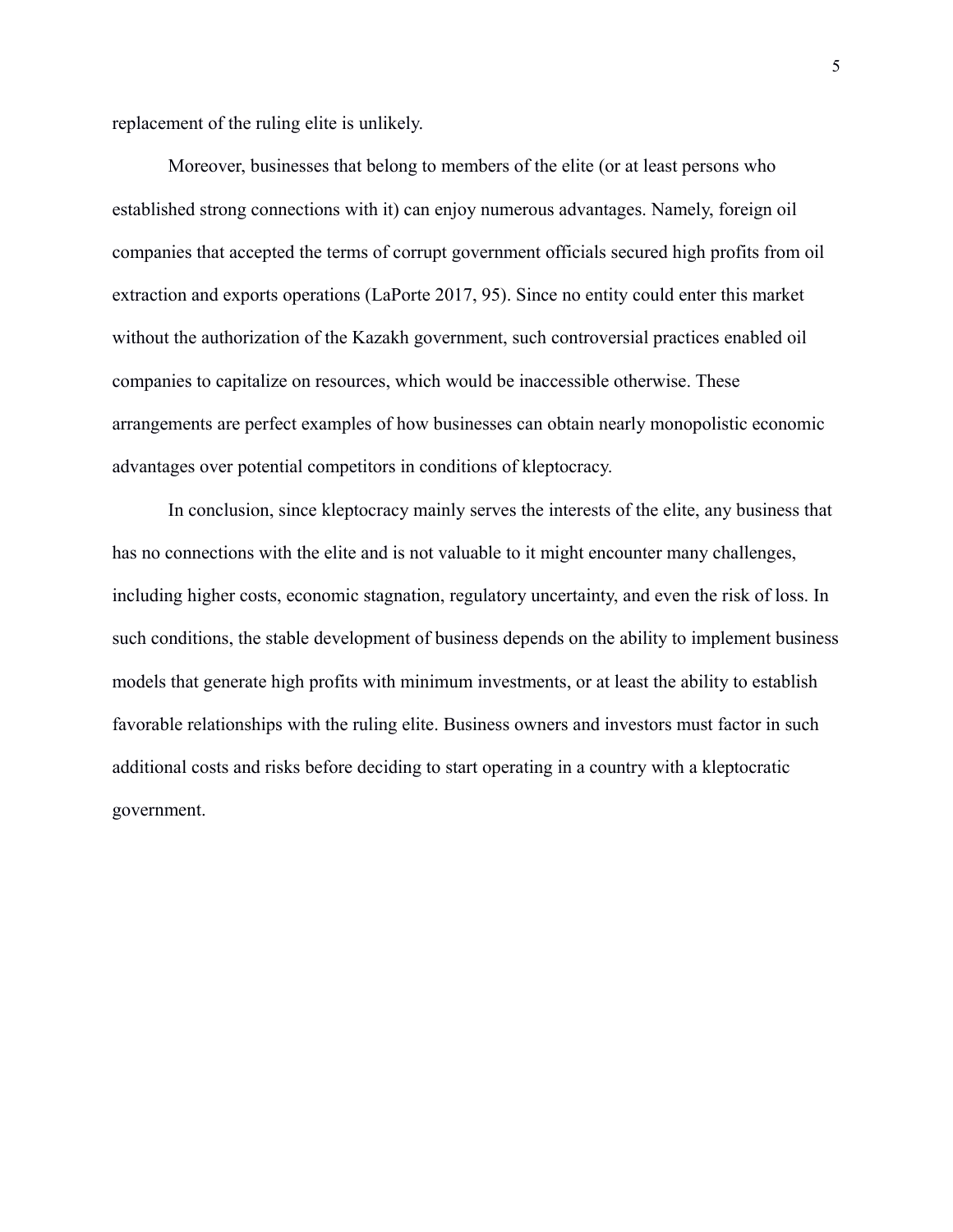## References

- Labonte, Ronald, Ashley Schram, and Arne Ruckert. "The TPP Is Dead, Long Live the TPP? A Response to Recent Commentaries." *International Journal of Health Policy and Management* 6, no. 4 (2017): 245-247.
- LaPorte, Jody. "Foreign versus Domestic Bribery: Explaining Repression in Kleptocratic Regimes." *Comparative Politics* 50, no. 1 (2017): 83-102.

Okafor, Collins, L. Murphy Smith, and Nacasius U. Ujah. "Kleptocracy, Nepotism, Kakistrocracy: Impact of Corruption in Sub-Saharan African Countries." *International Journal of Economics and Accounting* 5, no. 2 (2014): 97-115.